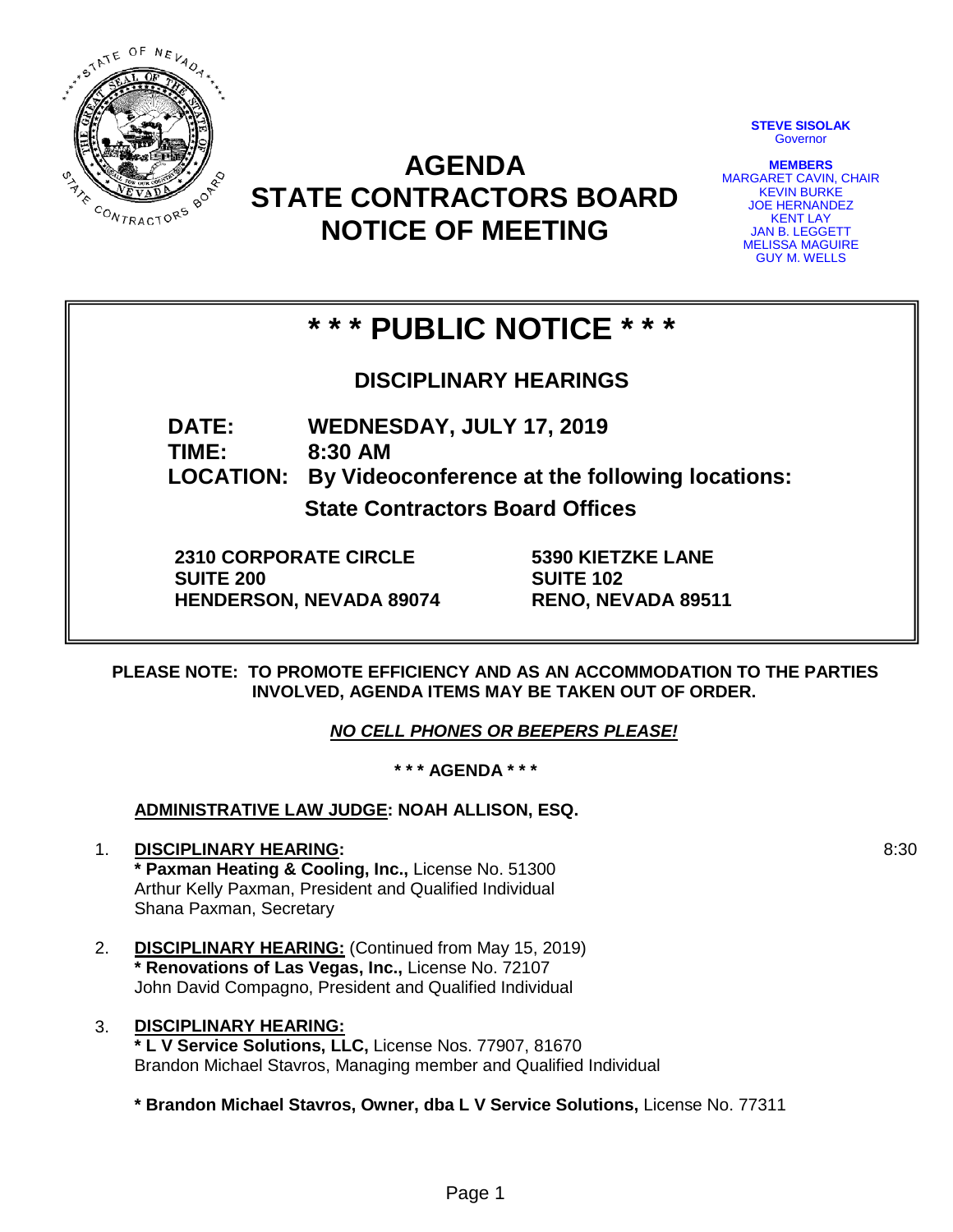## 4. **DISCIPLINARY HEARING:**

**\* Satori, Inc.,** License No. 80441 Alisha Shantell Doyle, President and Qualified Individual

#### 5. **DISCIPLINARY HEARING:**

**\* Del H Contractors, LLC,** License Nos. 76782, 76780, 76781 Humberto Negrete Delgado, Managing Member and Qualified Individual Virginia Rodriguez Delgado, Managing Member

**\* M. D. Garage Doors Service, LLC,** License No. 79726 Maher Faraj Hayawi, Managing Member Humberto Negrete Delgado, Qualified Individual

## 6. **DISCIPLINARY HEARING - DEFAULTS:**

**a. \* Awesome Floors, Inc.,** License Nos. 71939, 59488 Thomas Duane Chisolm, President and Qualified Individual

**b. \* Hummingbird Landscape and Design, LLC,** License No. 80940 Jesus Chavez, Manager and Qualified Individual

**c. \* Precision Steel Post Tension, LLC,** License No. 80202 Daniel Edward Johnson, Manager, Managing Member, Qualified Individual

### **d. \* Julio Bello Casarin, Owner, dba Genesis Air Systems,** License No. 47604

**e. \* Quick Systems, Inc.,** License No. 83100 Alma Roy Roundy, President and Qualified Individual Richard Edward Jacobs, Qualified Individual

## **\*Denotes items on which action may occur.**

## **NOTICES POSTED AT THE FOLLOWING LOCATIONS**

NEVADA STATE CONTRACTORS BOARD – RENO NEVADA STATE CONTRACTORS BOARD – HENDERSON NEVADA STATE CONTRACTORS BOARD INTERNET - WEBSITE

> PASEO VERDE LIBRARY SAWYER STATE BUILDING CLARK COUNTY LIBRARY RENO CITY HALL WASHOE COUNTY COURT HOUSE SOUTH VALLEYS LIBRARY

#### **PLEASE NOTE:**

- 1) Persons/facilities desiring copies of the board's agenda must submit their request in writing every six months.
- 2) With regard to any board meeting, it is possible that an amended notice will be published adding new items to the original agenda. Amended notices will be posted in accordance with the Open Meeting Law: however, they will not be mailed to individuals on the board's mailing list.